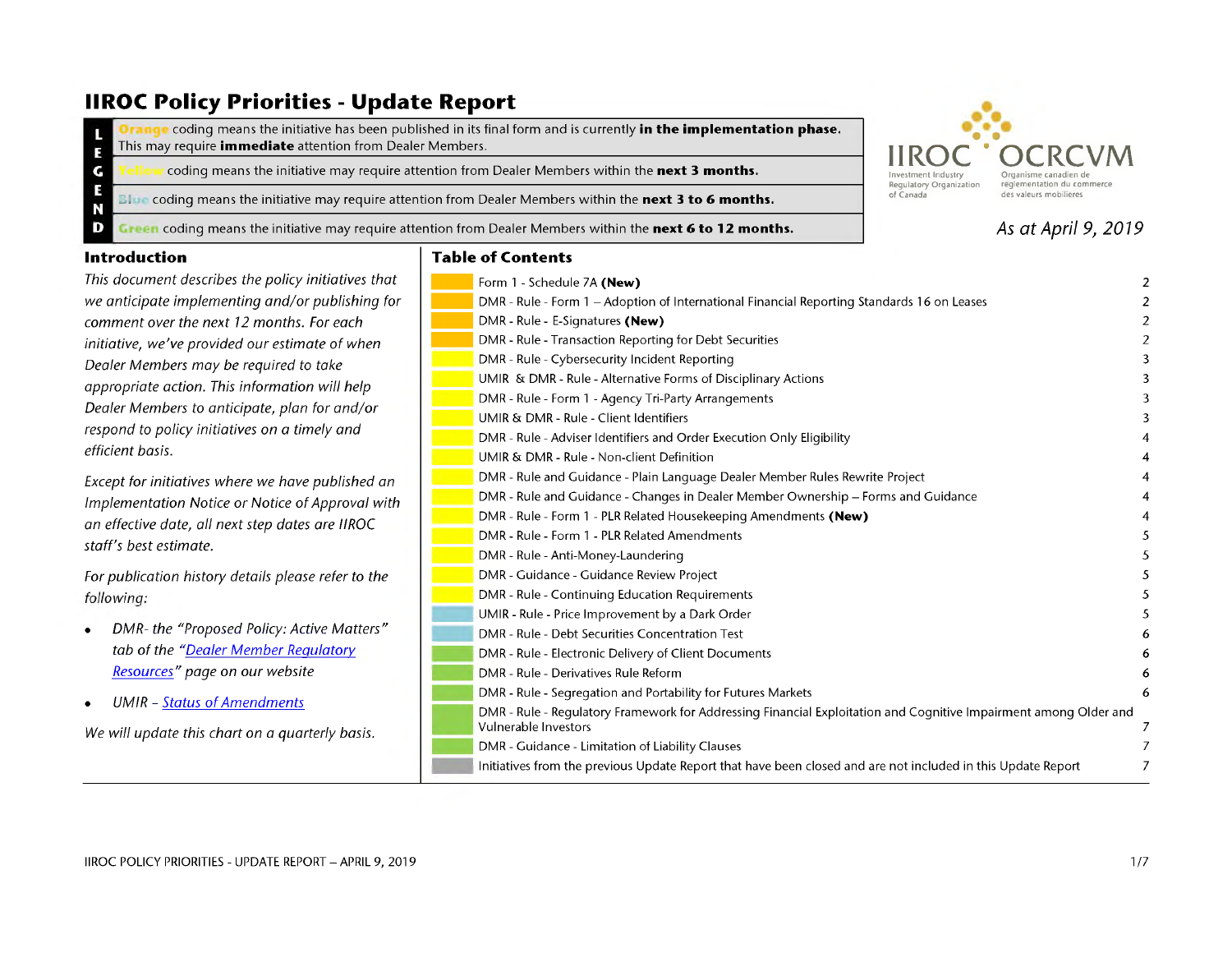# **IIROC Policy Priorities - Update Report**

E N D

**Orange** coding means the initiative has been published in its final form and is currently **in the implementation phase.** L This may require *immediate* attention from Dealer Members. E

G coding means the initiative may require attention from Dealer Members within the **next 3 months.**

**Blue** coding means the initiative may require attention from Dealer Members within the **next 3 to 6 months.**

**Green** coding means the initiative may require attention from Dealer Members within the next 6 to 12 months.



### 4s *at April 9, 2019*

| <b>INITIATIVE</b>                                                                             | <b>DMR/UMIR</b> | <b>STATUS</b>                                                                 | <b>DESCRIPTION</b>                                                                                                                                                                                                                                                                                                                                                                                                                                                                                                                  | <b>NEXT STEPS</b>                                                                                                                                               |
|-----------------------------------------------------------------------------------------------|-----------------|-------------------------------------------------------------------------------|-------------------------------------------------------------------------------------------------------------------------------------------------------------------------------------------------------------------------------------------------------------------------------------------------------------------------------------------------------------------------------------------------------------------------------------------------------------------------------------------------------------------------------------|-----------------------------------------------------------------------------------------------------------------------------------------------------------------|
| Form 1 - Schedule 7A<br>(New)                                                                 | <b>DMR</b>      | Notice of Approval published<br>on March 5, 2019 in Rules<br>Notice 19-0035.  | Housekeeping amendment to Schedule 7A of Form 1 to<br>correct a typographical mistake.                                                                                                                                                                                                                                                                                                                                                                                                                                              | Amendment effective on March 5, 2019.                                                                                                                           |
| Form 1 - Adoption of<br><b>International Financial</b><br>Reporting Standards 16 on<br>Leases | <b>DMR</b>      | Notice of Approval published<br>on March 5, 2019 in Rules<br>Notice 19-0036.  | Housekeeping amendments to adopt International<br>Financial Reporting Standards (IFRS) 16 on leases and to<br>ensure the changes do not impact risk adjusted capital<br>regarding non-refundable leashold inducements.                                                                                                                                                                                                                                                                                                              | Amendment to Statement B of Form 1 to<br>remove the reference to line A65 effective<br>on March 5, 2019. Remaining amendments<br>effective on December 1, 2020. |
| <b>E-Signatures (New)</b>                                                                     | <b>DMR</b>      | Guidance Note published on<br>March 26, 2019 in Rules<br>Notice 19-0051.      | Guidance clarifying the use of elecetronic signatures to<br>evidence:<br>the execution of agreements and contracts<br>consents or notifications to clients.                                                                                                                                                                                                                                                                                                                                                                         | Guidance effective on March 26, 2019.                                                                                                                           |
| <b>Transaction Reporting for</b><br><b>Debt Securities</b>                                    | <b>DMR</b>      | Notice of Approval published<br>on March 28, 2019 in Rules<br>Notice 19-0052. | Introduces requirements to:<br>shorten the transaction reporting deadlines for<br>$\bullet$<br>debt securities to align with the change to<br>shorter settlement cycles<br>remove the reporting requirement on<br>×<br>alternative trading systems when trades in debt<br>securities are executed against a Dealer Member<br>to eliminate duplicative reporting<br>add new data fields to enhance the surveillance<br>capabilities of IIROC Debt Surveillance and assist<br>with the regulatory functions of the Bank of<br>Canada. | Amendments effective on October 28.<br>2019.                                                                                                                    |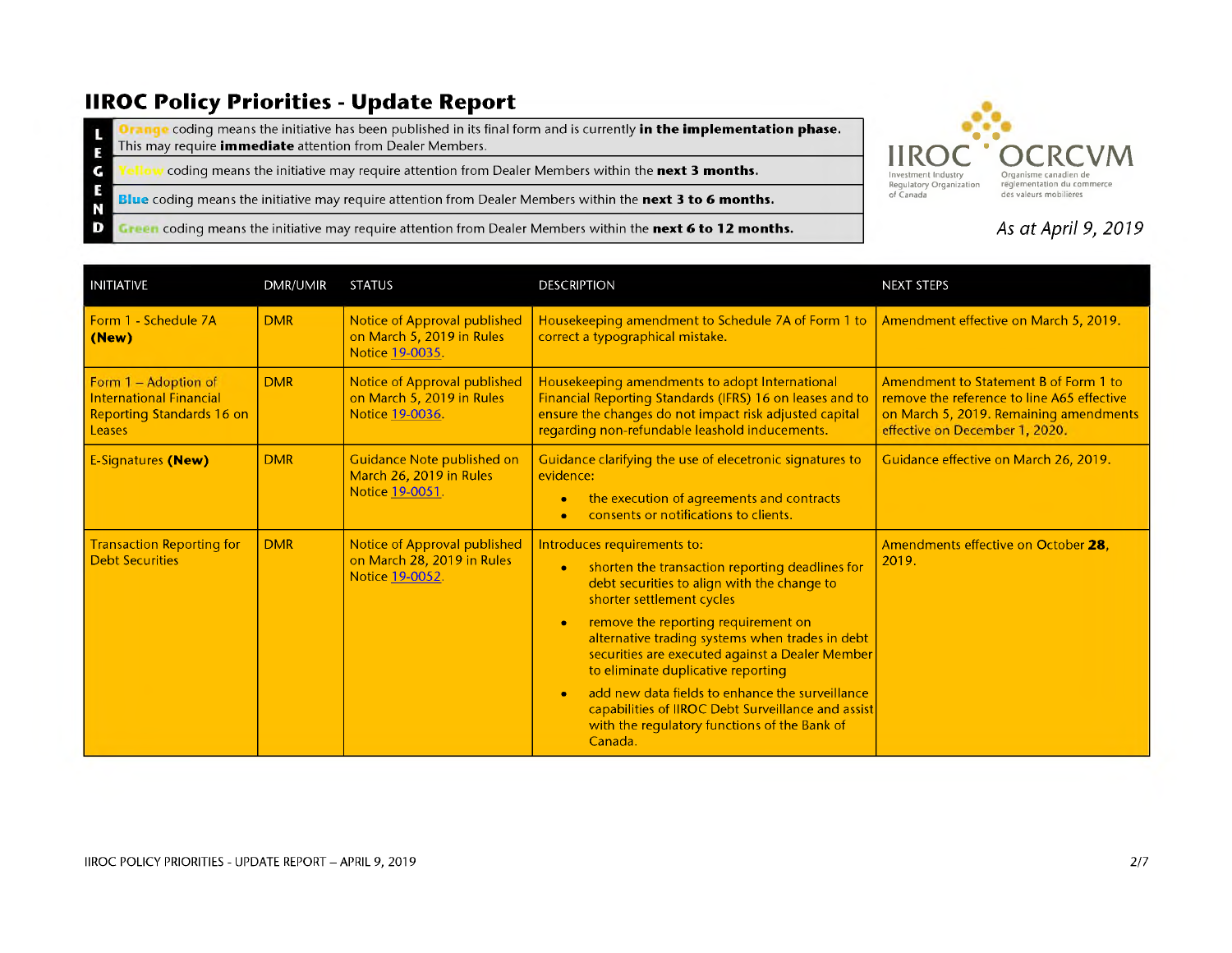| <b>INITIATIVE</b>                                          | <b>DMR/UMIR</b>                 | <b>STATUS</b>                                                                                                                                                                                                                                      | <b>DESCRIPTION</b>                                                                                                                                                                                                                                                                                                                                                               | <b>NEXT STEPS</b>                                                                                                              |
|------------------------------------------------------------|---------------------------------|----------------------------------------------------------------------------------------------------------------------------------------------------------------------------------------------------------------------------------------------------|----------------------------------------------------------------------------------------------------------------------------------------------------------------------------------------------------------------------------------------------------------------------------------------------------------------------------------------------------------------------------------|--------------------------------------------------------------------------------------------------------------------------------|
| <b>Cybersecurity Incident</b><br>Reporting                 | <b>DMR</b>                      | <b>Comments under IIROC</b><br>review.<br><b>Proposed amendments</b><br>published for comment on<br>April 5, 2018 in Rules Notice<br>18-0070. Comment period<br>closed May 22, 2018<br>Technical Notice 18-0063<br>published on March 22,<br>2018. | Amendments to our Dealer Member Rules requiring<br>mandatory reporting of certain cybersecurity incidents.                                                                                                                                                                                                                                                                       | <b>Estimated publication of Notice of Approval</b><br>or re-publication of Request for Comments<br><mark>– April, 2019.</mark> |
| <b>Alternative Forms of</b><br><b>Disciplinary Actions</b> | UMIR &<br><b>DMR</b>            | Comments on the<br>preliminary proposal under<br><b>IIROC</b> review.<br><b>Preliminary proposal</b><br>published for comment on<br>February 22, 2018 in Rules<br>Notice 18-0045. Comment<br>period closed on May 23,<br>2018.                     | Proposals to provide for alternative forms of disciplinary<br>action. The proposals would allow for more tailored<br>enforcement responses and ensure enforcement actions<br>are fair and proportionate to the particular<br>circumstances of cases under investigation.                                                                                                         | <b>Estimated publication of Request for</b><br>Comments - April, 2019.                                                         |
| Form 1 - Agency Tri-Party<br>Arrangements                  | <b>DMR</b>                      | <b>Proposed amendments</b><br>published for comment on<br>February 21, 2019 in Rules<br>Notice 19-0027.                                                                                                                                            | Amendments to allow Dealer Members to treat the<br>agent as equivalent to principal for margin purposes in<br>certain agency tri-party repurchase and resale<br>arrangements and securities borrow and loan<br>arrangements.                                                                                                                                                     | Comment period closes April 22, 2019.                                                                                          |
| <b>Client Identifiers</b>                                  | <b>UMIR &amp;</b><br><b>DMR</b> | <b>Comments under IIROC</b><br>review.<br>Proposed amendments re-<br>published for comment on<br>June 28, 2018 in Rules Notice<br>18-0122. Comment period<br>closed September 26, 2018.                                                            | Introduces requirements to:<br>include client identifiers on each order sent to a<br>marketplace and on each reportable trade in a<br>debt security<br>use a unique client identifier for each client of a foreign<br>dealer equivalent who enters orders under a routing<br>arrangement where the orders are automatically<br>generated on a predetermined basis by the client. | <b>Estimated publication of Notice of Approval</b><br>or re-publication of Request for Comments<br><mark>– April, 2019.</mark> |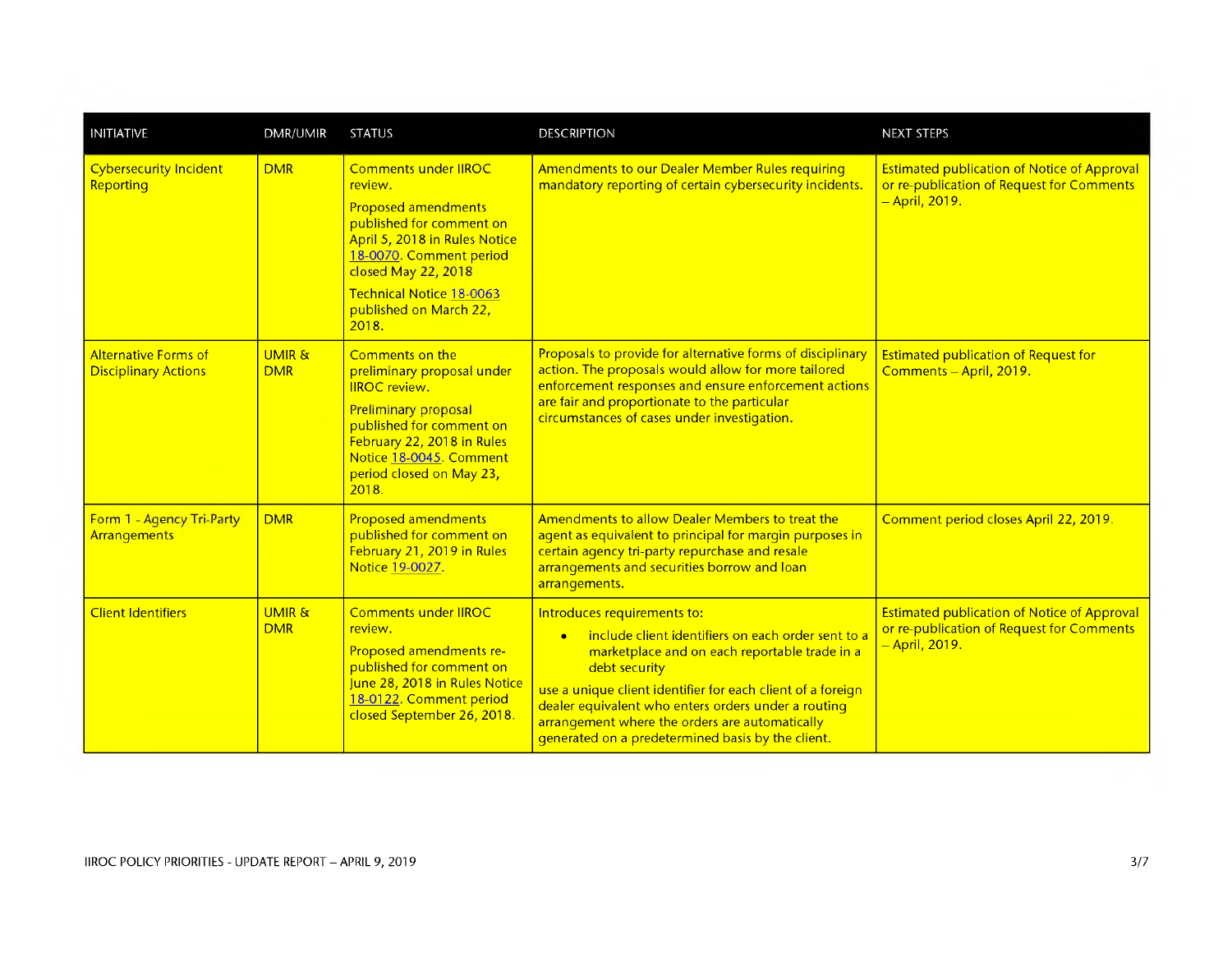| <b>INITIATIVE</b>                                                                   | <b>DMR/UMIR</b>                 | <b>STATUS</b>                                                                                                                                                                                                                          | <b>DESCRIPTION</b>                                                                                                                                                                                                                                                                                 | <b>NEXT STEPS</b>                                                                                                         |
|-------------------------------------------------------------------------------------|---------------------------------|----------------------------------------------------------------------------------------------------------------------------------------------------------------------------------------------------------------------------------------|----------------------------------------------------------------------------------------------------------------------------------------------------------------------------------------------------------------------------------------------------------------------------------------------------|---------------------------------------------------------------------------------------------------------------------------|
| <b>Adviser Identifiers and</b><br><b>Order Execution Only</b><br><b>Eligibility</b> | <b>DMR</b>                      | <b>Submitted to CSA for</b><br>approval.<br><b>Proposed amendments</b><br>published for comment on<br>July 26, 2018 in Rules Notice<br>18-0141. Comment period<br>closed October 24, 2018.                                             | Introduces requirements to:<br>prohibit registered dealers from becoming<br>$\bullet$<br><b>OEO</b> clients<br>mandate identifiers for registered advisers<br>$\bullet$<br>that have been granted trading authority over<br>a client's OEO account and trade through<br>that client's OEO account. | <b>Estimated publication of Notice of Approval</b><br>or re-publication of Request for Comments<br>- May, 2019.           |
| <b>Non-client Definition</b>                                                        | <b>UMIR &amp;</b><br><b>DMR</b> | Proposed amendments and<br>guidance under<br>development.                                                                                                                                                                              | To clarify and eliminate any inconsistencies between the<br>DMR and UMIR definitions of the term "non-client".                                                                                                                                                                                     | <b>Estimated publication of Request for</b><br>Comments - July, 2019.                                                     |
| Plain Language Dealer<br><b>Member Rules Rewrite</b><br>Project                     | <b>DMR</b>                      | <b>Submitted to CSA for</b><br>approval.<br><b>Proposed IIROC Dealer</b><br>Member Plain Language Rule<br><b>Book published for comment</b><br>on January 18, 2018 in Rules<br>Notice 18-0014. Comment<br>period closed March 5, 2018. | Rewrite of current Dealer Member Rules in plain<br>language. Proposed IIROC Dealer Member rule<br>amendments drafted in plain language that result from<br>the CSA Registration Reform Project are included as part<br>of the project.                                                             | <b>Estimated publication of Notice of Approval</b><br>or re-publication of Request for Comments<br>- July, 2019.          |
| <b>Changes in Dealer Member</b><br>Ownership - Forms and<br>Guidance                | <b>DMR</b>                      | <b>Submitted to CSA for</b><br>approval.<br>Proposed form and guidance<br>changes published for<br>comment on March 9, 2017<br>in Rules Notice 17-0055.<br><b>Comment period closed May</b><br>12, 2017.                               | Changes to the Investor Application Form, the Investor<br>Notification Form and the Investor Notification and<br>Approval guidance to align with changes proposed in<br>the Plain Language Dealer Member Rules Rewrite<br>Project (PLR).                                                           | <b>Publication of Notice of Approval or</b><br>publication of Request for Comments.<br>Timing to be coordinated with PLR. |
| Form 1 - PLR Related<br>Housekeeping<br>Amendments (New)                            | <b>DMR</b>                      | <b>Proposed housekeeping</b><br>amendments under<br>development.                                                                                                                                                                       | Housekeeping amendments to Form 1 for use in, and<br>consistency, with the terms and drafting protocol used<br>in PLR.                                                                                                                                                                             | Publication of Notice of Approval or<br>publication of Request for Comments.<br>Timing to be coordinated with PLR.        |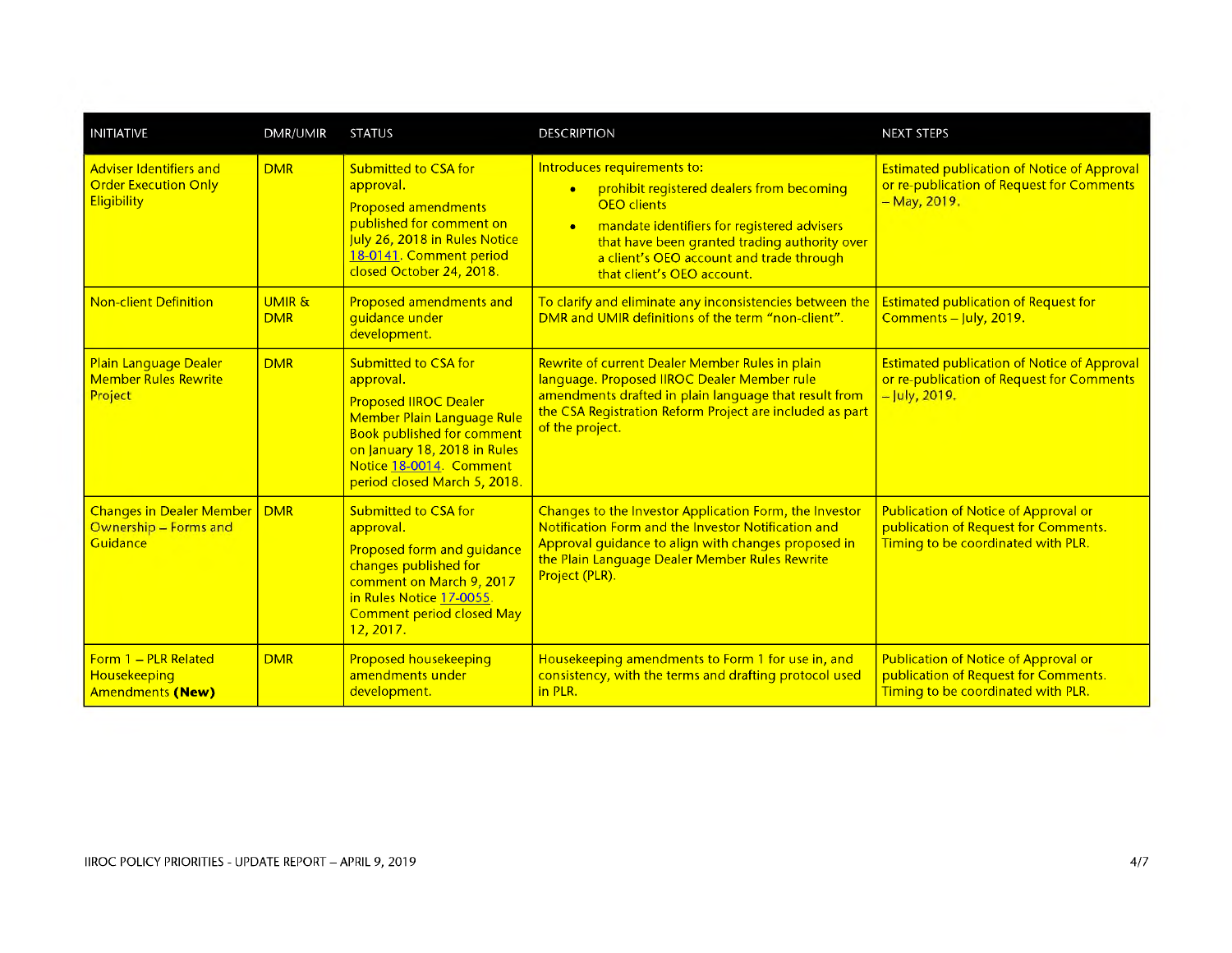| <b>INITIATIVE</b>                           | <b>DMR/UMIR</b> | <b>STATUS</b>                                                                                                                                                                                   | <b>DESCRIPTION</b>                                                                                                                                                                                                                                     | <b>NEXT STEPS</b>                                                                                                         |
|---------------------------------------------|-----------------|-------------------------------------------------------------------------------------------------------------------------------------------------------------------------------------------------|--------------------------------------------------------------------------------------------------------------------------------------------------------------------------------------------------------------------------------------------------------|---------------------------------------------------------------------------------------------------------------------------|
| Form 1 - PLR Related<br><b>Amendments</b>   | <b>DMR</b>      | <b>Submitted to CSA for</b><br>approval.<br><b>Proposed amendments</b><br>published for comment on<br>February 15, 2018 in Rules<br>Notice 18-0043. Comment<br>period closed March 19,<br>2018. | Amendments to certain defined terms used in Form 1<br>for consistency with PLR.                                                                                                                                                                        | <b>Publication of Notice of Approval or</b><br>publication of Request for Comments.<br>Timing to be coordinated with PLR. |
| Anti-Money-Laundering                       | <b>DMR</b>      | Submitted to CSA for<br>approval.<br>Proposed amendments re-<br>published for comment on<br>April 12, 2018 in Rules Notice<br>18-0079. Comment period<br>closed May 14, 2018.                   | Harmonizes IIROC Rules with federal anti-money<br>laundering rules and provincial securities legislation (NI<br>31-103), as applicable.                                                                                                                | Publication of Notice of Approval or re-<br>publication of Request for Comments.<br>Timing to be coordinated with PLR.    |
| <b>Guidance Review Project</b>              | <b>DMR</b>      | <b>Guidance Notes being</b><br>updated/revised by IIROC.                                                                                                                                        | Updating/revising of IIROC's Guidance Notes for<br>consistency with Plain language Dealer Member Rules<br>rewrite project.                                                                                                                             | Timing to be coordinated with<br>implementation of PLR.                                                                   |
| <b>Continuing Education</b><br>Requirements | <b>DMR</b>      | <b>Comments under IIROC</b><br>review.<br><b>Proposed amendments</b><br>published for comment on<br>January 25, 2018 in Rules<br>Notice 18-0019. Comment<br>period closed February 26,<br>2018. | Amendments to the continuing education (CE) rules to<br>address inconsistencies, support our goal of<br>modernizing and simplifying the CE Program, and<br>respond to comments received during the course of our<br>on-going review of our CE Program. | <b>Estimated publication of Notice of Approval</b><br>or re-publication of Request for Comments<br>- June, 2019.          |
| Price Improvement by a<br>Dark Order        | <b>UMIR</b>     | Comments under IIROC<br>review.<br>Proposed amendments<br>published for comment on<br>December 18, 2018 in Rules<br>Notice 18-0231. Comment<br>period closed March 15,<br>2019.                 | Modifies requirements in UMIR 6.6 for Dark Orders to<br>provide a better price by introducing a minimum order<br>value of \$30,000 threshold in addition to the current<br>threshold of 50 standard trading units.                                     | Estimated publication of Notice of Approval<br>or re-publication of Request for Comments<br>- Summer, 2019.               |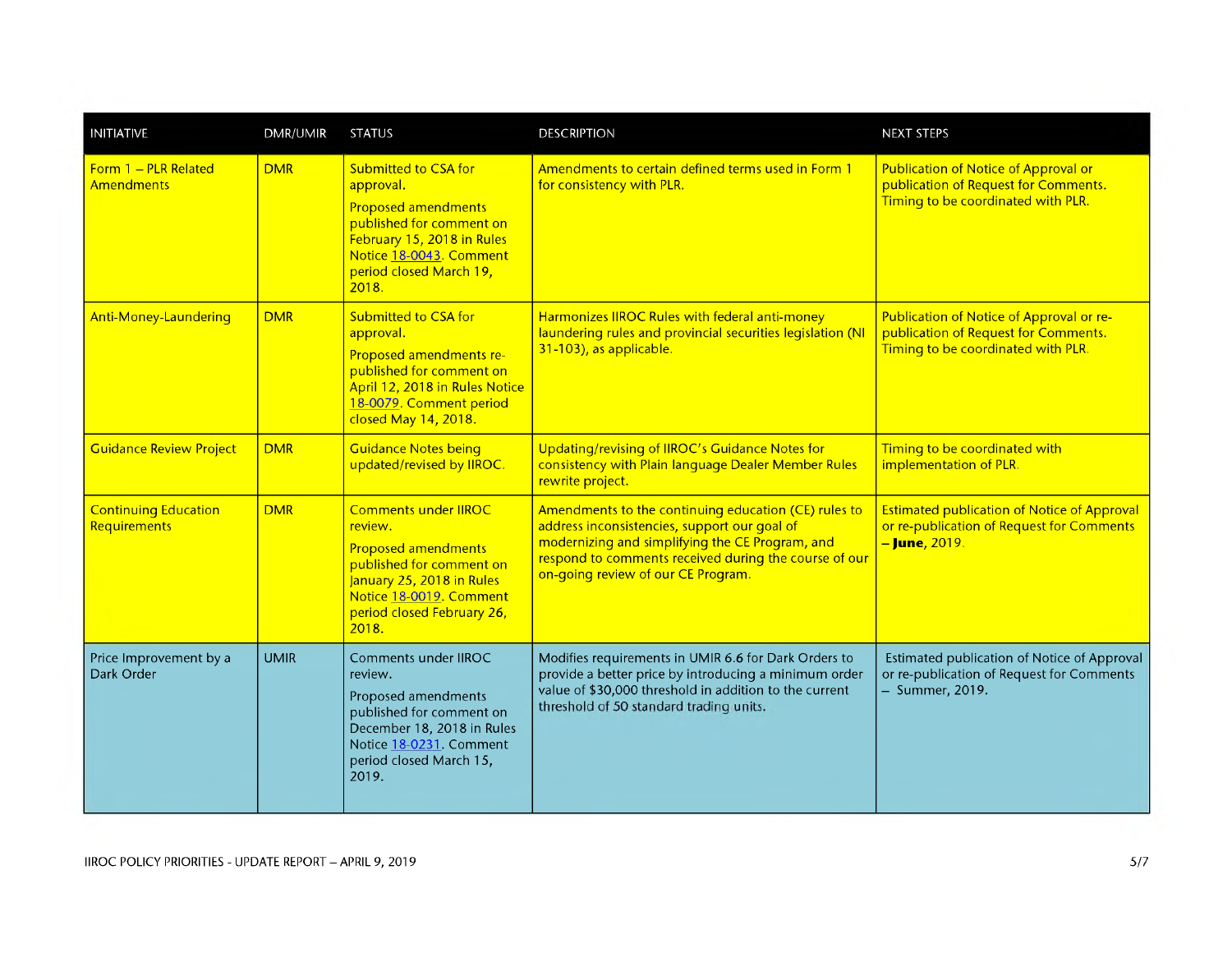| <b>INITIATIVE</b>                                        | <b>DMR/UMIR</b> | <b>STATUS</b>                                                                                                                                                                  | <b>DESCRIPTION</b>                                                                                                                                                                                                                                                                                                                                                                                                                                                                                          | <b>NEXT STEPS</b>                                                                                                                                       |
|----------------------------------------------------------|-----------------|--------------------------------------------------------------------------------------------------------------------------------------------------------------------------------|-------------------------------------------------------------------------------------------------------------------------------------------------------------------------------------------------------------------------------------------------------------------------------------------------------------------------------------------------------------------------------------------------------------------------------------------------------------------------------------------------------------|---------------------------------------------------------------------------------------------------------------------------------------------------------|
| <b>Debt Securities</b><br><b>Concentration Test</b>      | <b>DMR</b>      | Comments under IIROC<br>review.<br>Proposed amendments<br>published for comment on<br>August 9, 2018 in Rules<br>Notice 18-0153.<br>Comment period closed<br>November 8, 2018. | Introduces requirements to:<br>prevent undue concentration in securities of a<br>particular issuer by expanding the types of<br>securities that will be subject to the securities<br>concentration test to include:<br>corporate debt securities with a normal<br>$\circ$<br>margin rate of 10% or less<br>"other non-commercial debt securities"<br>$\circ$<br>with a normal margin rate of 10%.<br>update the use of credit ratings and references<br>×<br>to credit rating agencies in the DMRs and Form | Estimated publication of Notice of Approval<br>or re-publication of Request for Comments<br>- Summer, 2019.                                             |
| <b>Electronic Delivery of</b><br><b>Client Documents</b> | <b>DMR</b>      | Proposed quidance under<br>development.                                                                                                                                        | Enhance guidance on the ability of Dealer Members to<br>electronically deliver client documents.                                                                                                                                                                                                                                                                                                                                                                                                            | Estimated publication of Guidance -<br>Summer, 2019.                                                                                                    |
| Derivatives Rule Reform                                  | <b>DMR</b>      | Proposed amendments under<br>development.<br>Industry advisory committee<br>consultations commenced in<br>November, 2018.                                                      | Amendments to modernize Dealer Member Rule<br>requirements for derivatives and to materially<br>harmonize with proposed CSA OTC derivatives business<br>conduct and registration requirements.                                                                                                                                                                                                                                                                                                              | Estimated publication of Request for<br>Comments - Fall, 2019                                                                                           |
| Segregation and Portability<br>for Futures Markets       | <b>DMR</b>      | Submitted to CSA for<br>approval.<br>Proposed amendments<br>published for comment on<br>May 18, 2017 in Rules Notice<br>17-0110. Comment period<br>closed on August 16, 2017.  | Facilitates the adoption of a customer protection<br>segregation and portability regime by Central Clearing<br>Counterparties (CCPs) serving the futures markets.                                                                                                                                                                                                                                                                                                                                           | Publication of Notice of Approval or re-<br>publication of Request for Comments.<br>Timing of implementation to be aligned<br>with changes at the CCPs. |